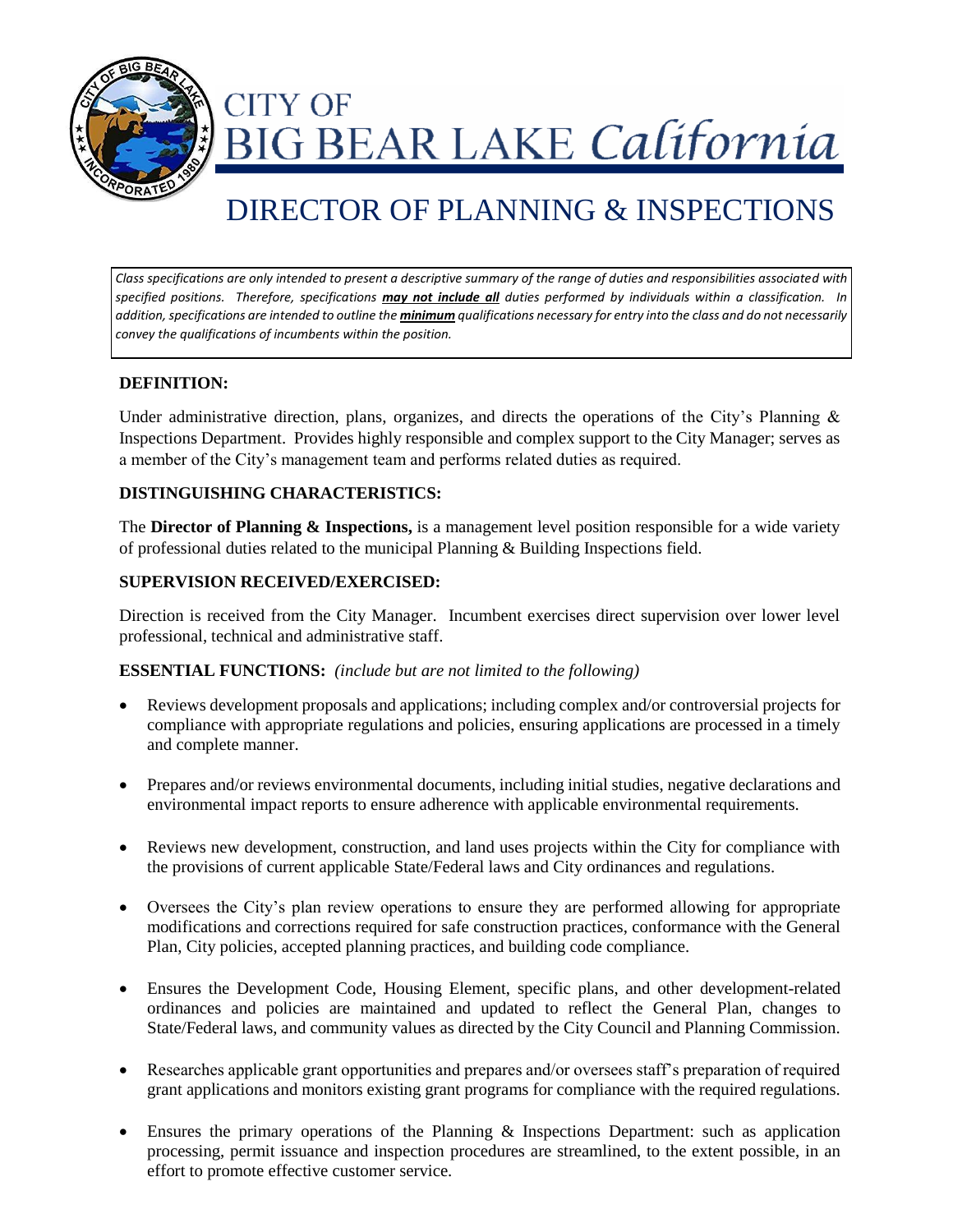

- Composes, prepares and analyzes staff reports and presentation materials; makes verbal and written presentations to community organizations, City staff, City Council, Planning Commission; and attends Development Review Committee, Planning Commission and/or City Council meetings, as needed.
- Ensures appropriate and effective communication is maintained with the Planning Commission to facilitate a collaborative and professional working relationship.
- Consultation is provided to architects, builders, attorneys, contractors, engineers, and the general public regarding the City's development policies and standards.
- Participates in the development of the Planning & Inspections Department's Budget and work plan; assigns work activities, projects and programs; monitors work flow; reviews and evaluates work product, method and procedures, ensuring the department's goals and objectives are met.
- Assists with the selection, orientation, motivation and evaluation programs for the planning and building inspections personnel; provides or coordinates staff training; plans and supervises the staffs' work assignments; identifies and resolves staff deficiencies.
- Establishes positive working relationships with representatives of community development focused organizations/stakeholders, state/local agencies and associations, City management, fellow staff, and the public.
- Responds to the more challenging departmental questions and concerns from the general public, business owners, contractors, developers, vendors, and outside agencies; provides information as appropriate and resolves public service or operational complaints; establishes and maintains a positive customer service orientation within the department.
- Performs other related duties as required and necessary for the successful performance of this position.

## **PHYSICAL, MENTAL, AND ENVIRONMENTAL WORKING CONDITIONS:**

Position requires prolonged or intermittent sitting, standing, walking, reaching, twisting, turning, kneeling, bending, squatting, and stooping in the performance of daily duties. The position also requires grasping, repetitive hand movement, and fine coordination in preparing reports and using a computer keyboard in the performance of daily duties. Additionally, the position requires near and far vision in reading correspondence and using the computer, and acute hearing is required when providing phone and personal service. The ability to lift, drag, and push files, paper, and documents weighing up to 25 pounds also is required. The employee will be required to travel to different sites and locations; when working outdoors the incumbent may encounter extreme weather conditions, including wet, hot, cold, wind, snow, ice, and heavy vehicle traffic. The nature of the work may also require the incumbent to climb ladders and may expose employees to fumes or airborne particles. The noise level in the work environment is usually quiet to moderate when indoors and moderate to loud when outdoors.

Some of these requirements may be accommodated for otherwise qualified individuals requiring and requesting such accommodations.